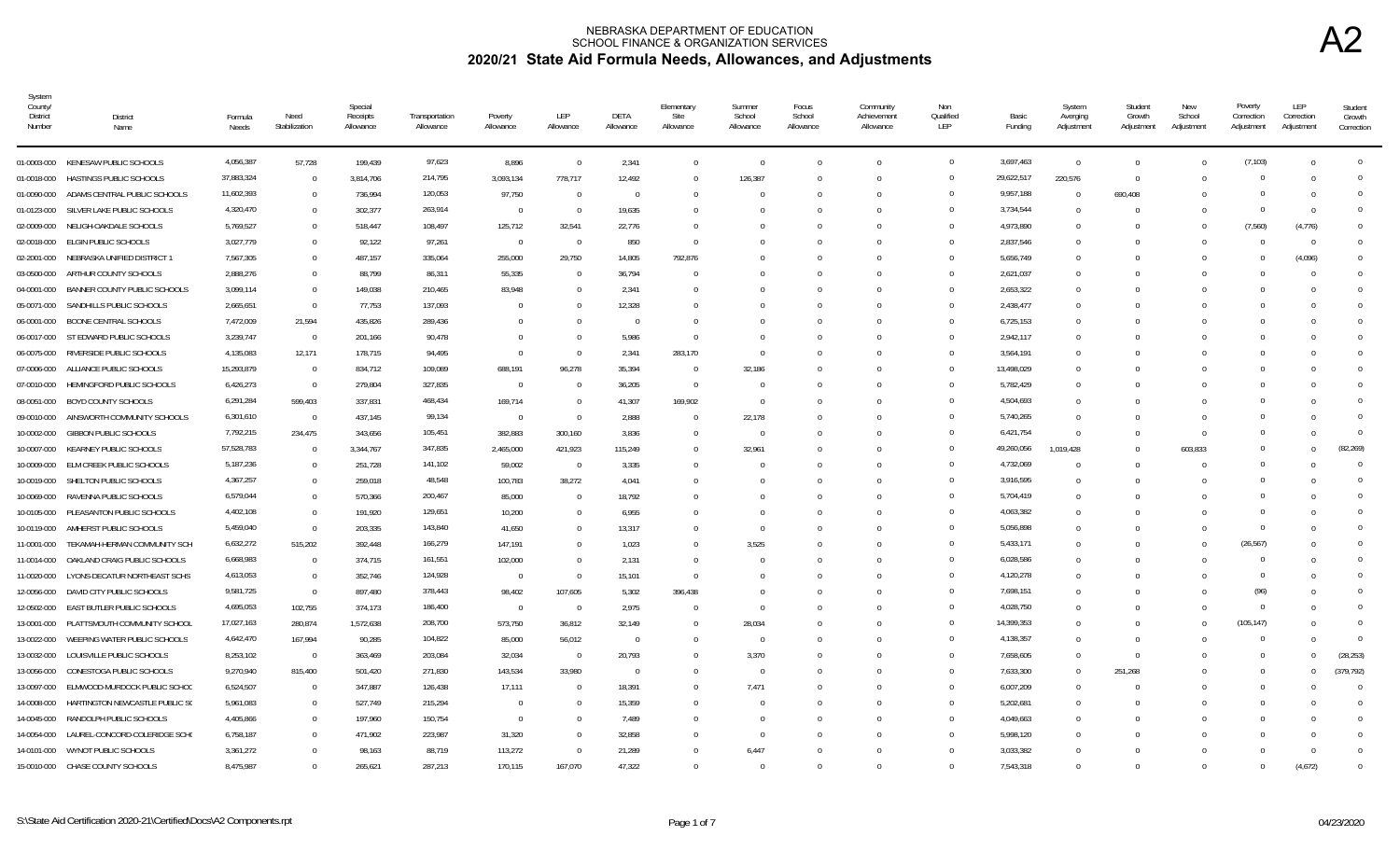| System<br>County/<br>District<br>Number | <b>District</b><br>Name                    | Formula<br>Needs | Need<br>Stabilization | Special<br>Receipts<br>Allowance | Transportation<br>Allowance | Poverty<br>Allowance | LEP<br>Allowance | DETA<br>Allowance | Elementary<br>Site<br>Allowance | Summer<br>School<br>Allowance | Focus<br>School<br>Allowance | Community<br>Achievement<br>Allowance | Non<br>Qualified<br>LEP | Basic<br>Funding | System<br>Averging<br>Adjustment | Student<br>Growth<br>Adjustment | New<br>School<br>Adjustment | Poverty<br>Correction<br>Adjustment | LEP<br>Correction<br>Adjustment | Student<br>Growth<br>Correction |
|-----------------------------------------|--------------------------------------------|------------------|-----------------------|----------------------------------|-----------------------------|----------------------|------------------|-------------------|---------------------------------|-------------------------------|------------------------------|---------------------------------------|-------------------------|------------------|----------------------------------|---------------------------------|-----------------------------|-------------------------------------|---------------------------------|---------------------------------|
|                                         | 15-0536-000 WAUNETA-PALISADE PUBLIC SCHS   | 4,326,073        | 343,148               | 191,895                          | 415,025                     | $\Omega$             |                  | 2,304             | $\Omega$                        | $\Omega$                      | $\Omega$                     | $\Omega$                              | $\overline{0}$          | 3,373,701        | $\mathbf{0}$                     | $\Omega$                        |                             |                                     | $\Omega$                        | $\mathbf{0}$                    |
| 16-0006-000                             | VALENTINE COMMUNITY SCHOOLS                | 7,986,518        | 322,417               | 639,221                          | 72,452                      | $\Omega$             | - 0              | $\Omega$          | 169,902                         | 2,993                         | 0                            | $\Omega$                              | $\Omega$                | 6,789,733        | $\overline{0}$                   | $\Omega$                        | $\Omega$                    |                                     | (10, 200)                       | $\Omega$                        |
| 16-0030-000                             | CODY-KILGORE PUBLIC SCHS                   | 3,338,615        | $\overline{0}$        | 113,924                          | 118,065                     | 159,938              | - 0              | 3,301             | $\Omega$                        |                               |                              | $\Omega$                              | $\Omega$                | 2,943,387        | $\mathbf{0}$                     | $\Omega$                        |                             |                                     | - 0                             | $\Omega$                        |
| 17-0001-000                             | SIDNEY PUBLIC SCHOOLS                      | 13,733,218       | 339,701               | 722,015                          | 94,162                      | 234,085              | 70,792           | $\Omega$          |                                 |                               |                              | $\Omega$                              | $\Omega$                | 12,272,463       | $\mathbf{0}$                     | -0                              |                             |                                     |                                 | $\Omega$                        |
| 17-0003-000                             | LEYTON PUBLIC SCHOOLS                      | 3,317,534        | 107,932               | 85,198                           | 114,001                     | 40,801               | - 0              | 30,305            | $\Omega$                        |                               |                              | $\Omega$                              | $\Omega$                | 2,939,297        | $\mathbf{0}$                     | n                               |                             |                                     |                                 | $\Omega$                        |
|                                         | 17-0009-000 POTTER-DIX PUBLIC SCHOOLS      | 3,338,854        | $\overline{0}$        | 124,686                          | 111,682                     | $\Omega$             | - 0              | 19,797            |                                 |                               |                              | $\bigcap$                             | $\Omega$                | 3,082,689        | $\mathbf 0$                      | $\Omega$                        |                             |                                     |                                 | $\Omega$                        |
| 18-0002-000                             | SUTTON PUBLIC SCHOOLS                      | 6,162,122        | $\Omega$              | 275,639                          | 134,418                     | 55,208               | 50,061           | 10,146            | $\cup$                          |                               |                              | $\Omega$                              | $\Omega$                | 5,636,650        | $\Omega$                         | $\Omega$                        |                             | $\Omega$                            |                                 | $\Omega$                        |
| 18-0011-000                             | HARVARD PUBLIC SCHOOLS                     | 4,360,740        | 258,130               | 501,770                          | 89,063                      | 55,250               | 52,700           | $\Omega$          |                                 |                               |                              |                                       | $\Omega$                | 3,423,795        | $\Omega$                         | $\Omega$                        |                             | (19,968)                            |                                 |                                 |
| 19-0039-000                             | LEIGH COMMUNITY SCHOOLS                    | 3,673,072        | (1, 774)              | 111,128                          | 137,527                     | $\Omega$             | - 0              | 14,277            |                                 |                               |                              |                                       | $\Omega$                | 3,411,914        | $\Omega$                         | $\Omega$                        |                             |                                     |                                 | $\Omega$                        |
| 19-0058-000                             | <b>CLARKSON PUBLIC SCHOOLS</b>             | 3,646,220        | $\Omega$              | 268,080                          | 133,385                     | $\Omega$             | - 0              | 12,534            |                                 |                               |                              |                                       | $\Omega$                | 3,232,221        | $\Omega$                         | $\Omega$                        |                             |                                     |                                 |                                 |
| 19-0070-000                             | HOWELLS-DODGE CONSOLIDATED SO              | 4,531,762        | (54, 500)             | 213,117                          | 224,465                     | $\Omega$             | 8,500            | $\Omega$          | $\Omega$                        | - 0                           |                              |                                       | $\Omega$                | 4,140,180        | $\Omega$                         |                                 |                             |                                     |                                 | $\Omega$                        |
| 19-0123-000                             | SCHUYLER COMMUNITY SCHOOLS                 | 19,992,908       | $\overline{0}$        | 932,252                          | 79,954                      | 941,826              | 638,159          | 26,298            |                                 | 34,519                        |                              |                                       | $\Omega$                | 17,339,900       | $\Omega$                         |                                 |                             |                                     |                                 |                                 |
|                                         | 20-0001-000 WEST POINT PUBLIC SCHOOLS      | 10,511,700       | 723,719               | 567,427                          | 175,896                     | 455,614              | 187,836          | $\Omega$          | $\Omega$                        | - 0                           |                              |                                       | $\Omega$                | 8,401,208        | $\Omega$                         |                                 |                             |                                     |                                 | $\Omega$                        |
| 20-0020-000                             | BANCROFT-ROSALIE COMM SCHOOL               | 4,756,780        | $\Omega$              | 224,342                          | 112,930                     | 49,300               | $\Omega$         | 11,023            | $\Omega$                        | 4,275                         |                              |                                       | $\Omega$                | 4,354,910        | $\Omega$                         | $\Omega$                        |                             |                                     |                                 | $\Omega$                        |
| 20-0030-000                             | WISNER-PILGER PUBLIC SCHOOLS               | 6,176,627        | $\mathbf{0}$          | 364,002                          | 110,991                     | $\overline{0}$       | - 0              | 7,400             |                                 |                               |                              |                                       | $\Omega$                | 5,694,234        | $\Omega$                         | n                               |                             |                                     |                                 | $\Omega$                        |
| 21-0015-000                             | ANSELMO-MERNA PUBLIC SCHOOLS               | 4,507,254        | $\overline{0}$        | 173,711                          | 188,516                     | 75,765               | $\Omega$         | 11,880            |                                 |                               |                              |                                       | $\Omega$                | 4,057,382        | $\Omega$                         |                                 |                             |                                     |                                 | $\Omega$                        |
| 21-0025-000                             | BROKEN BOW PUBLIC SCHOOLS                  | 10,008,219       | $\mathbf{0}$          | 652,893                          | 205,271                     | 171,003              | 70,792           | 2,785             |                                 |                               |                              | $\cup$                                | $\Omega$                | 8,905,475        | $\Omega$                         | -0                              |                             |                                     |                                 | $\Omega$                        |
| 21-0044-000                             | ANSLEY PUBLIC SCHOOLS                      | 3,546,757        | $\mathbf{0}$          | 212,868                          | 154,851                     | 113,081              | - 0              | 7,549             | $\cup$                          |                               |                              | $\cup$                                | $\Omega$                | 3,058,408        | $\Omega$                         | -0                              |                             |                                     |                                 | $\Omega$                        |
| 21-0084-000                             | SARGENT PUBLIC SCHOOLS                     | 3,191,681        | $\mathbf{0}$          | 87,366                           | 121,942                     | 49,300               | 2,975            | 6,976             |                                 |                               |                              |                                       | $\Omega$                | 2,923,122        | $\Omega$                         |                                 |                             |                                     |                                 |                                 |
|                                         | 21-0089-000 ARNOLD PUBLIC SCHOOLS          | 3,376,299        | $\Omega$              | 139,224                          | 180,525                     | $\overline{0}$       | $\bigcap$        | 15,674            | $\Omega$                        |                               |                              | $\Omega$                              | $\Omega$                | 3,040,876        | $\Omega$                         | n                               |                             |                                     |                                 |                                 |
|                                         | 21-0180-000 CALLAWAY PUBLIC SCHOOLS        | 3,779,917        | 233,764               | 205,232                          | 175,912                     | 50,301               | $\bigcap$        | 21,250            | $\Omega$                        | $\bigcap$                     | 0                            | $\Omega$                              | $\Omega$                | 3,093,458        | $\Omega$                         | $\Omega$                        |                             |                                     |                                 |                                 |
| 22-0011-000                             | SO SIOUX CITY COMMUNITY SCHS               | 45,198,490       | $\Omega$              | 3,827,087                        | 518,383                     | 5,585,350            | 2,125,000        | 75,859            | 339.804                         | 145,932                       | <sup>0</sup>                 | $\Omega$                              | $\Omega$                | 32,371,644       | 382.738                          | $\Omega$                        |                             |                                     |                                 | (173, 307)                      |
| 22-0031-000                             | HOMER COMMUNITY SCHOOLS                    | 6,439,006        | $\Omega$              | 289,927                          | 108,068                     | 178,500              | 8,500            | $\Omega$          | $\Omega$                        | 25,514                        | <sup>0</sup>                 | $\Omega$                              | $\overline{0}$          | 5,828,497        | $\Omega$                         | $\Omega$                        |                             |                                     |                                 | $\Omega$                        |
| 23-0002-000                             | CHADRON PUBLIC SCHOOLS                     | 11,356,409       | $\Omega$              | 457,731                          | 112,324                     | 735,098              | 33,980           | $\Omega$          | $\Omega$                        |                               |                              | $\Omega$                              | (33,980)                | 10,078,493       | $\mathbf 0$                      |                                 |                             | $\Omega$                            | (27, 237)                       | $\Omega$                        |
| 23-0071-000                             | CRAWFORD PUBLIC SCHOOLS                    | 3,491,404        | 442,237               | 53,886                           | $\overline{0}$              | $\Omega$             |                  | 26,342            | $\Omega$                        | - 0                           |                              |                                       | $\Omega$                | 2,968,939        | $\mathbf 0$                      |                                 |                             |                                     |                                 | $\Omega$                        |
| 24-0001-000                             | LEXINGTON PUBLIC SCHOOLS                   | 35,651,495       | $\overline{0}$        | 1,650,344                        | 232,104                     | 3,742,576            | 3,307,955        | $^{\circ}$        | $^{\circ}$                      | 558,940                       |                              |                                       | $\Omega$                | 26,159,576       | $\mathbf{0}$                     |                                 |                             |                                     |                                 | $\Omega$                        |
| 24-0004-000                             | OVERTON PUBLIC SCHOOLS                     | 4,586,836        | $\overline{0}$        | 180,282                          | 107,149                     | 98,600               | - 0              | $\overline{0}$    | $\cup$                          | 10,622                        |                              |                                       | $\Omega$                | 4,190,183        | $\mathbf{0}$                     |                                 |                             |                                     |                                 | $\Omega$                        |
|                                         | 24-0011-000 COZAD COMMUNITY SCHOOLS        | 11,617,653       | 514,002               | 562,377                          | 72,238                      | 376,380              | 78,370           | 32,796            | $\Omega$                        | 13,741                        |                              | $\Omega$                              | $\Omega$                | 9,967,749        | $\Omega$                         | $\sqrt{ }$                      |                             |                                     |                                 | $\Omega$                        |
| 24-0020-000                             | GOTHENBURG PUBLIC SCHOOLS                  | 10,722,706       | 672,871               | 453,114                          | 139,020                     | $\Omega$             | - 0              | 18,746            | $\Omega$                        |                               |                              | $\Omega$                              | $\Omega$                | 9,438,955        | $\Omega$                         | $\Omega$                        |                             | $\Omega$                            |                                 | $\Omega$                        |
| 24-0101-000                             | SUMNER-EDDYVILLE-MILLER SCHS               | 3,880,056        | $\Omega$              | 164,855                          | 164,138                     | 80,872               | 33,980           | $\Omega$          |                                 |                               |                              |                                       | $\Omega$                | 3,460,748        | $\Omega$                         | $\Omega$                        |                             | (24, 537)                           |                                 |                                 |
| 25-0025-000                             | CREEK VALLEY SCHOOLS                       | 3,605,746        | 282,546               | 188,191                          | 47,850                      | $\Omega$             | $\bigcap$        | 37,039            | $\Omega$                        |                               |                              | $\Omega$                              | $\Omega$                | 3,050,120        | $\Omega$                         | $\Omega$                        |                             |                                     |                                 | $\Omega$                        |
|                                         | 25-0095-000 SOUTH PLATTE PUBLIC SCHOOLS    | 3,419,214        | $\Omega$              | 159,776                          | 110,490                     | $\Omega$             | $\bigcap$        | 8,242             | <sup>0</sup>                    |                               |                              |                                       | $\Omega$                | 3,140,706        | $\Omega$                         |                                 |                             |                                     |                                 |                                 |
| 26-0001-000                             | PONCA PUBLIC SCHOOLS                       | 6,465,956        | $\Omega$              | 319,297                          | 140,082                     | 53,986               | - 0              | 42,204            | $\Omega$                        | 5,777                         |                              | $\Omega$                              | $\Omega$                | 5,904,610        | $\Omega$                         | n                               |                             |                                     |                                 | $\Omega$                        |
|                                         | 26-0070-000 ALLEN CONSOLIDATED SCHOOLS     | 3,366,289        | 314,314               | 190,378                          | 114,433                     | $\bigcap$            | 33,980           | 7,025             | $\cup$                          | 1,685                         |                              |                                       | $\Omega$                | 2,704,474        | $\Omega$                         | n                               |                             | $\Omega$                            |                                 | $\Omega$                        |
| 26-0561-000                             | EMERSON-HUBBARD PUBLIC SCHOOL              | 4,209,646        | 45,467                | 235,205                          | 162,110                     | 42,160               | 31,865           | 15,133            | $\Omega$                        | 19,402                        |                              |                                       | $\Omega$                | 3,673,620        | $\Omega$                         |                                 |                             | (14, 640)                           | (676)                           | $\Omega$                        |
|                                         | 27-0001-000 FREMONT PUBLIC SCHOOLS         | 49,032,414       | $\Omega$              | 2,840,859                        | 346,439                     | 3,672,674            | 1,487,500        | 18,150            | $\Omega$                        | 23,525                        |                              |                                       | $\Omega$                | 39,778,522       | 864,745                          |                                 |                             |                                     |                                 | $\Omega$                        |
| 27-0062-000                             | SCRIBNER-SNYDER COMMUNITY SCH              | 3,483,803        | $\Omega$              | 136,446                          | 58,476                      | 29,750               | - 0              | $\Omega$          | $\Omega$                        | 1,444                         |                              |                                       | $\Omega$                | 3,257,772        | $\Omega$                         | $\Omega$                        |                             |                                     | (85)                            | $\Omega$                        |
|                                         | 27-0594-000 LOGAN VIEW PUBLIC SCHOOLS      | 7,140,341        | 208,491               | 399,506                          | 161,314                     |                      |                  | 17,082            |                                 |                               |                              |                                       |                         | 6,359,652        | $\Omega$                         | $\Omega$                        |                             |                                     |                                 | (5.704)                         |
|                                         | 27-0595-000 NORTH BEND CENTRAL PUBLIC SCHS | 7,579,963        | $\Omega$              | 313,427                          | 167,851                     |                      |                  | 105               | $\cup$                          | 2,166                         |                              |                                       | $\Omega$                | 7,096,414        | $\Omega$                         | $\Omega$                        |                             |                                     |                                 | $\Omega$                        |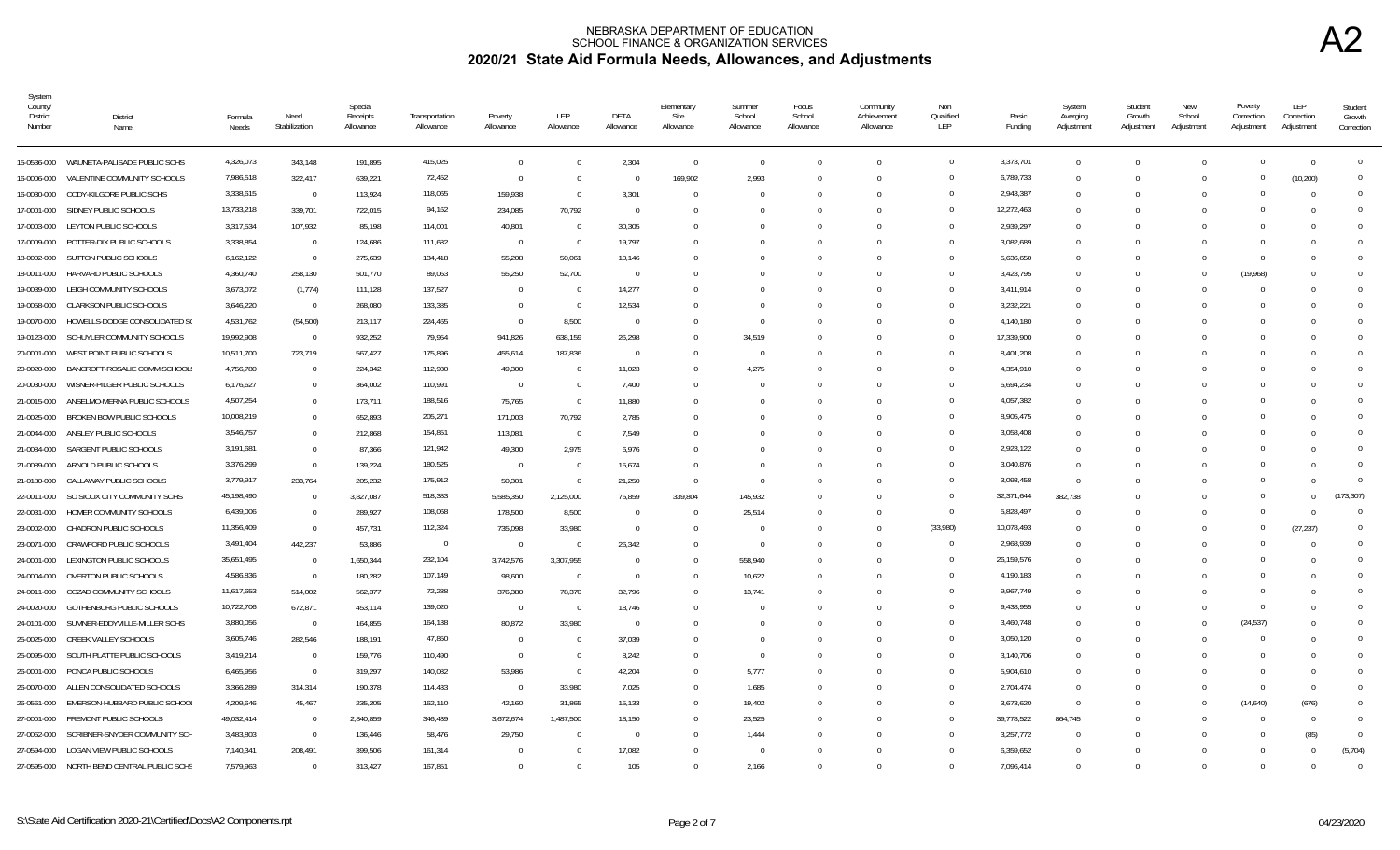| System<br>County/<br><b>District</b><br>Number | <b>District</b><br>Name                       | Formula<br>Needs       | Need<br>Stabilization    | Special<br>Receipts<br>Allowance | Transportation<br>Allowance | Poverty<br>Allowance     | LEP<br>Allowance | DETA<br>Allowance | Elementary<br>Site<br>Allowance | Summer<br>School<br>Allowance | Focus<br>School<br>Allowance | Community<br>Achievement<br>Allowance | Non<br>Qualified<br>LEP | Basic<br>Funding       | System<br>Averging<br>Adjustment | Student<br>Growth<br>Adjustment | New<br>School<br>Adjustment | Poverty<br>Correction<br>Adjustment | LEP<br>Correction<br>Adjustment | Student<br>Growth<br>Correction |
|------------------------------------------------|-----------------------------------------------|------------------------|--------------------------|----------------------------------|-----------------------------|--------------------------|------------------|-------------------|---------------------------------|-------------------------------|------------------------------|---------------------------------------|-------------------------|------------------------|----------------------------------|---------------------------------|-----------------------------|-------------------------------------|---------------------------------|---------------------------------|
| 28-0001-000                                    | OMAHA PUBLIC SCHOOLS                          | 607,820,739            | $\overline{0}$           | 33,222,965                       | 16,390,201                  | 66,949,400               | 26,917,800       | $\Omega$          | $\Omega$                        | 6.461.563                     | 531,227                      | 6,192,279                             | $\overline{0}$          | 443,497,535            | 7,044,297                        | $\overline{0}$                  | 854,143                     | $\overline{0}$                      | $\Omega$                        | (240.671)                       |
| 28-0010-000                                    | ELKHORN PUBLIC SCHOOLS                        | 102,205,492            | $\Omega$                 | 5,259,017                        | 666,568                     | 199,750                  | 340,000          | 131.152           | $\Omega$                        | 147,725                       | $\Omega$                     | 9,629                                 | $\Omega$                | 86,564,275             | 1,446,196                        | 3,899,757                       | 3,500,143                   | $\Omega$                            | $\Omega$                        | 41,280                          |
| 28-0015-000                                    | DOUGLAS CO WEST COMMUNITY SCH                 | 11,354,665             | $\Omega$                 | 727,616                          | 263,184                     | 311,511                  | 33,980           | 7,864             | $\Omega$                        | 8,424                         | $\Omega$                     | 6,163                                 | $\Omega$                | 9,953,375              | $\Omega$                         | $\Omega$                        |                             | $\Omega$                            | $\Omega$                        | 42.548                          |
| 28-0017-000                                    | MILLARD PUBLIC SCHOOLS                        | 226,736,994            | $\Omega$                 | 13,540,735                       | 1,777,715                   | 2,714,296                | 1,615,000        | 389,315           | $\Omega$                        | 561,694                       | 0                            | 77,232                                | $\overline{0}$          | 200,381,890            | 4,458,719                        | 1,220,398                       |                             | $\mathbf{0}$                        | - 0                             | $\Omega$                        |
| 28-0054-000                                    | RALSTON PUBLIC SCHOOLS                        | 35,943,425             | 117,578                  | 2,490,266                        | 429,634                     | 2,975,074                | 1,028,197        | 18,619            | $\Omega$                        | 44,506                        |                              | 203,238                               | $\Omega$                | 28,765,949             | 82,885                           | $\overline{0}$                  |                             | $\mathbf{0}$                        | ######)                         | $\Omega$                        |
| 28-0059-000                                    | BENNINGTON PUBLIC SCHOOLS                     | 33,565,888             | $\overline{0}$           | 1,250,484                        | 381,206                     | 25,840                   | 80,517           | 15,096            | $\Omega$                        | 79,889                        |                              | 1,897                                 | $\Omega$                | 28,172,078             | $\Omega$                         | 1,531,783                       | 1,059,141                   | $\Omega$                            | $\Omega$                        | 967.957                         |
| 28-0066-000                                    | WESTSIDE COMMUNITY SCHOOLS                    | 59,123,600             | 80,622                   | 5,615,670                        | 1,243,627                   | $\Omega$                 | $\Omega$         | $\Omega$          | $\Omega$                        |                               |                              |                                       | $\Omega$                | 51,338,220             | 895,212                          | $\Omega$                        |                             | (49, 751)                           |                                 | $\Omega$                        |
| 29-0117-000                                    | DUNDY CO STRATTON PUBLIC SCHS                 | 5,464,158              | $\overline{0}$           | 196,274                          | 401,629                     | 225,250                  | 38,250           | 19,550            | 226,536                         | $\Omega$                      |                              |                                       | $\Omega$                | 4,356,669              | $\Omega$                         | $\Omega$                        |                             | $\Omega$                            |                                 | $\Omega$                        |
| 30-0001-000                                    | EXETER-MILLIGAN PUBLIC SCHOOLS                | 3,422,704              | 146,631                  | 219,181                          | 200,023                     | $\Omega$                 |                  | 19,988            | $\mathbf{0}$                    | - 0                           |                              |                                       | $\Omega$                | 2,836,881              | $\mathbf 0$                      | $\Omega$                        |                             | $\Omega$                            |                                 |                                 |
| 30-0025-000                                    | FILLMORE CENTRAL PUBLIC SCHS                  | 8,117,446              | 34,814                   | 1,063,823                        | 311,871                     | $\Omega$                 |                  | 16,941            | $\Omega$                        | 6,717                         |                              |                                       | $\Omega$                | 6,683,280              | $^{\circ}$                       | $\Omega$                        |                             | $\Omega$                            |                                 |                                 |
| 30-0054-000                                    | SHICKLEY PUBLIC SCHOOLS                       | 2,988,360              | $\overline{\phantom{0}}$ | 144,651                          | 86,044                      | $\Omega$                 |                  | 14,661            | $\Omega$                        | 1,964                         |                              |                                       | $\Omega$                | 2,741,040              | $\Omega$                         | $\cap$                          |                             | $\Omega$                            |                                 | $\cap$                          |
| 31-0506-000                                    | FRANKLIN PUBLIC SCHOOLS                       | 4,872,542              | $\overline{0}$           | 319,804                          | 289,367                     | 138,721                  |                  | 13,018            | $\Omega$                        |                               |                              |                                       | $\Omega$                | 4,111,632              | $\Omega$                         | $\Omega$                        |                             | $\Omega$                            |                                 |                                 |
| 32-0046-000                                    | MAYWOOD PUBLIC SCHOOLS                        | 3,189,638              | $\overline{0}$           | 93,975                           | 201,968                     | 98,718                   | 56,634           | 25,897            | $\Omega$                        |                               | $\Omega$                     | $\Omega$                              | $\Omega$                | 2,712,446              | $\Omega$                         | $\Omega$                        |                             | $\Omega$                            | - 0                             |                                 |
| 32-0095-000                                    | EUSTIS-FARNAM PUBLIC SCHOOLS                  | 3,147,383              | $\Omega$                 | 142,868                          | 99,245                      | $\overline{0}$           | - 0              | 19,550            | $\Omega$                        |                               | $\Omega$                     |                                       | $\Omega$                | 2,923,970              | $\Omega$                         | $\Omega$                        |                             | (38, 250)                           | - 0                             |                                 |
| 32-0125-000                                    | MEDICINE VALLEY PUBLIC SCHOOLS                | 3,867,845              | $\Omega$                 | 152,089                          | 211,000                     | 110,304                  | $\Omega$         | 22,086            | $\Omega$                        |                               | $\Omega$                     |                                       | $\Omega$                | 3,373,701              | $\Omega$                         | $\Omega$                        |                             | (1, 335)                            | - 0                             |                                 |
| 33-0018-000                                    | ARAPAHOE PUBLIC SCHOOLS                       | 5,228,513              | 249,332                  | 294,806                          | 192,813                     | 97,750                   | 10,200           | 19,550            | $\Omega$                        | 7,462                         |                              |                                       | $\Omega$                | 4,440,358              | $\Omega$                         | $\Omega$                        |                             | (75, 898)                           | (7,860)                         |                                 |
| 33-0021-000                                    | CAMBRIDGE PUBLIC SCHOOLS                      | 4,725,819              | 179,179                  | 152,083                          | 141,520                     | 36,550                   |                  | 19,550            | $\Omega$                        |                               |                              |                                       | $\Omega$                | 4,196,937              | $^{\circ}$                       | $\Omega$                        |                             | 0                                   | - 0                             | $\Omega$                        |
| 33-0540-000                                    | SOUTHERN VALLEY SCHOOLS                       | 6,024,257              | 427,739                  | 263,102                          | 222,342                     | 231,414                  |                  | 19,550            | $\Omega$                        |                               |                              |                                       | $\Omega$                | 4,860,110              | $\overline{0}$                   | $\Omega$                        |                             | $\Omega$                            |                                 | $\bigcap$                       |
| 34-0001-000                                    | SOUTHERN SCHOOL DISTRICT                      | 6,120,762              | 163,380                  | 445.340                          | 79,502                      | 317.739                  |                  | 25.361            | $\Omega$                        |                               |                              |                                       | $\Omega$                | 5,089,440              | $\Omega$                         | $\Omega$                        |                             | $\Omega$                            |                                 | $\Omega$                        |
| 34-0015-000                                    | BEATRICE PUBLIC SCHOOLS                       | 22,346,313             | $\overline{\phantom{0}}$ | 1,801,980                        | 502,569                     | 1,799,025                | 42,500           | 31.161            | $\Omega$                        | 110,082                       |                              |                                       | $\Omega$                | 17,799,528             | $\Omega$                         | $\Omega$                        | 259,468                     | $\Omega$                            |                                 |                                 |
| 34-0034-000                                    | FREEMAN PUBLIC SCHOOLS                        | 6,299,400              | $\overline{\phantom{0}}$ | 238,523                          | 217,006                     | $\Omega$                 | $\Omega$         | $\Omega$          | $\Omega$                        |                               |                              |                                       | $\Omega$                | 5,843,871              | $\Omega$                         | $\Omega$                        |                             | $\Omega$                            |                                 |                                 |
| 34-0100-000                                    | DILLER-ODELL PUBLIC SCHOOLS                   | 4,139,955              | 149,751                  | 166,925                          | 215,760                     | $\Omega$                 | $\Omega$         | 38,497            | $\Omega$                        |                               |                              |                                       | $\Omega$                | 3,569,022              | $^{\circ}$                       | $\Omega$                        |                             | $\Omega$                            |                                 |                                 |
| 35-0001-000                                    | <b>GARDEN COUNTY SCHOOLS</b>                  | 4,329,931              | $\overline{0}$           | 289,607                          | 114,217                     | 48,025                   | 7,820            | 32,600            | $\Omega$                        |                               |                              |                                       | $\Omega$<br>$\Omega$    | 3,837,662              | $\Omega$                         | $\Omega$                        |                             | $\Omega$<br>$\Omega$                |                                 | $\bigcap$                       |
| 36-0100-000                                    | <b>BURWELL PUBLIC SCHOOLS</b>                 | 4,598,622              | $\overline{\phantom{0}}$ | 212,142                          | 76,352                      | 138,520                  |                  | 20,096            | $\Omega$                        |                               |                              |                                       | $\Omega$                | 4,151,512              | $\Omega$                         | $\cap$                          |                             | $\Omega$                            |                                 |                                 |
| 37-0030-000<br>38-0011-000                     | ELWOOD PUBLIC SCHOOLS<br>HYANNIS AREA SCHOOLS | 3,782,513<br>3,165,944 | 101,573<br>152,708       | 174,946<br>138,047               | 199,741<br>200,476          | 29,104<br>$\overline{0}$ |                  | 21,536<br>8,873   | $\Omega$<br>$\Omega$            |                               | <sup>n</sup>                 | U                                     | $\Omega$                | 3,255,613<br>2,665,840 | $\Omega$<br>$\Omega$             | $\cap$<br>$\Omega$              |                             | $\Omega$                            |                                 |                                 |
| 39-0060-000                                    | CENTRAL VALLEY PUBLIC SCHOOLS                 | 5,082,184              | 410,047                  | 261,671                          | 264,965                     | 76,500                   |                  | 25,686            | $\Omega$                        |                               |                              |                                       | $\Omega$                | 4,043,315              | $\Omega$                         | $\Omega$                        |                             | $\Omega$                            |                                 |                                 |
| 40-0002-000                                    | <b>GRAND ISLAND PUBLIC SCHOOLS</b>            | 104,952,832            | $\overline{0}$           | 6,063,913                        | 117,480                     | 11,036,068               | 4,593,015        | 117.161           | $\Omega$                        |                               |                              |                                       | $\Omega$                | 82,047,635             | 977,560                          | $\Omega$                        |                             | $\Omega$                            |                                 |                                 |
| 40-0082-000                                    | NORTHWEST PUBLIC SCHOOLS                      | 16,549,041             | $\overline{0}$           | 321,287                          | 146,494                     | 263,500                  | 39,100           | 47,790            | 1,019,411                       |                               |                              |                                       | $\Omega$                | 14,711,459             | $\Omega$                         | $\Omega$                        |                             | $\Omega$                            |                                 |                                 |
| 40-0083-000                                    | WOOD RIVER RURAL SCHOOLS                      | 7,006,415              | $\overline{0}$           | 235,921                          | 106,641                     | 338,887                  | 73,624           | 45,914            | $\Omega$                        |                               |                              |                                       | $\Omega$                | 6,205,428              | 0                                | $\Omega$                        |                             | $\Omega$                            |                                 | $\Omega$                        |
| 40-0126-000                                    | DONIPHAN-TRUMBULL PUBLIC SCHS                 | 6,502,095              | $\Omega$                 | 429,533                          | 139,464                     | 8,855                    |                  | 7,324             | $\Omega$                        |                               |                              |                                       | $\Omega$                | 5,916,919              | $\Omega$                         | $\Omega$                        |                             | $\Omega$                            |                                 |                                 |
| 41-0002-000                                    | <b>GILTNER PUBLIC SCHOOLS</b>                 | 3,383,676              | $\Omega$                 | 156,739                          | 105,630                     | $\Omega$                 |                  | 2,326             | $\Omega$                        |                               |                              |                                       | $\Omega$                | 3,118,981              | $\Omega$                         | $\Omega$                        |                             | $\Omega$                            |                                 |                                 |
| 41-0091-000                                    | HAMPTON PUBLIC SCHOOL                         | 3,169,398              | $\overline{0}$           | 179,500                          | 105,871                     | $\Omega$                 |                  | 10,828            | $\Omega$                        |                               |                              |                                       | $\Omega$                | 2,873,199              | $\Omega$                         | $\Omega$                        |                             | $\Omega$                            |                                 |                                 |
| 41-0504-000                                    | AURORA PUBLIC SCHOOLS                         | 13,983,877             | $\overline{0}$           | 942,302                          | 276,757                     | 156,430                  |                  | 37,986            | $\Omega$                        | - 0                           |                              |                                       | $\Omega$                | 12,570,402             | $\Omega$                         | $\Omega$                        |                             | - 0                                 | $\sqrt{ }$                      |                                 |
| 42-0002-000                                    | ALMA PUBLIC SCHOOLS                           | 5,737,751              | $\overline{0}$           | 393,266                          | 225,070                     | 156,208                  | $\Omega$         | 14,178            | $^{\circ}$                      | 20,242                        | $\Omega$                     | 0                                     | $\overline{0}$          | 4,928,787              | $^{\circ}$                       | $\Omega$                        |                             | $\Omega$                            | - 0                             |                                 |
| 43-0079-000                                    | HAYES CENTER PUBLIC SCHOOLS                   | 2,772,856              | $\overline{0}$           | 82,914                           | 125,034                     | 85,000                   | 14,450           | 19,438            | $^{\circ}$                      | $\Omega$                      | 0                            | $\Omega$                              | (14, 450)               | 2,481,087              | $^{\circ}$                       | $\Omega$                        |                             | $\Omega$                            | (20,617)                        | $\Omega$                        |
| 44-0070-000                                    | HITCHCOCK CO SCH SYSTEM                       | 4,743,126              | $\Omega$                 | 173,210                          | 225,942                     | 199,750                  | - 0              | 27,710            | $\Omega$                        | 1,838                         |                              |                                       | $\Omega$                | 4,114,676              | $\Omega$                         | - 0                             |                             | $\Omega$                            | - 0                             | $\Omega$                        |
| 45-0007-000                                    | O'NEILL PUBLIC SCHOOLS                        | 10,588,599             | 254,705                  | 757,670                          | 146,934                     | 637,500                  | 158,575          | 18,111            | $\Omega$                        | 963                           |                              |                                       | $\Omega$                | 8,614,141              | $\Omega$                         | $\Omega$                        |                             | $\Omega$                            | - 0                             | $\Omega$                        |
|                                                | 45-0029-000 EWING PUBLIC SCHOOLS              | 2.948.421              | $\Omega$                 | 93,757                           | 94,271                      | 71.016                   |                  | 9.478             | $\Omega$                        |                               | $\Omega$                     | $\Omega$                              | $\Omega$                | 2.679.899              | $\Omega$                         | $\Omega$                        |                             | $\Omega$                            | - 0                             |                                 |

A2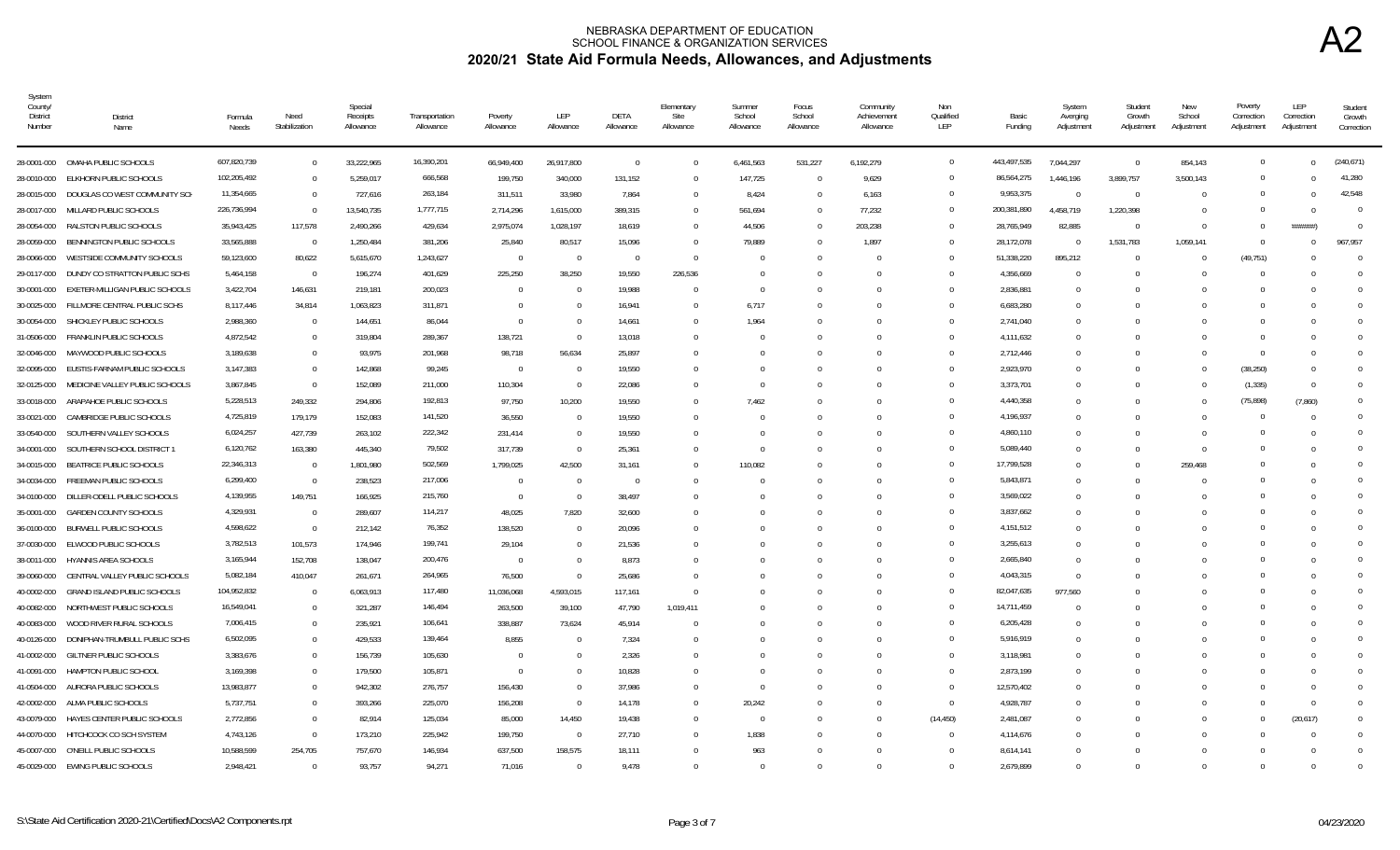| System<br>County/<br><b>District</b><br>Number | <b>District</b><br>Name                  | Formula<br>Needs | Need<br>Stabilization | Special<br>Receipts<br>Allowance | Transportation<br>Allowance | Poverty<br>Allowance | LEP<br>Allowance | DETA<br>Allowance | Elementary<br>Site<br>Allowance | Summer<br>School<br>Allowance | Focus<br>School<br>Allowance | Community<br>Achievement<br>Allowance | Non<br>Qualified<br>LEP | Basic<br>Funding | System<br>Averging<br>Adjustment | Student<br>Growth<br>Adjustment | New<br>School<br>Adjustment | Poverty<br>Correction<br>Adjustment | LEP<br>Correction<br>Adjustment | Student<br>Growth<br>Correction |
|------------------------------------------------|------------------------------------------|------------------|-----------------------|----------------------------------|-----------------------------|----------------------|------------------|-------------------|---------------------------------|-------------------------------|------------------------------|---------------------------------------|-------------------------|------------------|----------------------------------|---------------------------------|-----------------------------|-------------------------------------|---------------------------------|---------------------------------|
|                                                | 45-0044-000 STUART PUBLIC SCHOOLS        | 3,295,672        | $\overline{0}$        | 75,188                           | 111,882                     | 109,257              | $\Omega$         | 13,043            | $\Omega$                        |                               |                              | $\Omega$                              | $\overline{0}$          | 2,986,302        | $\Omega$                         | $\Omega$                        |                             | $\Omega$                            | $\Omega$                        | $\overline{0}$                  |
| 45-0137-000                                    | CHAMBERS PUBLIC SCHOOLS                  | 2,686,227        | 45,754                | 73,893                           | 113,576                     | $\Omega$             | $\Omega$         | 624               | $\Omega$                        |                               | $\Omega$                     | $\Omega$                              | $\overline{0}$          | 2,452,380        | $\Omega$                         | $\Omega$                        |                             | $\Omega$                            | $\Omega$                        | $\Omega$                        |
| 45-0239-000                                    | WEST HOLT PUBLIC SCHOOLS                 | 6,340,133        | 287,739               | 395,231                          | 66,336                      | 129,879              | 45,307           | 9,956             |                                 |                               | 0                            | $\Omega$                              | $\overline{0}$          | 5,606,551        | $\Omega$                         |                                 |                             | $\cap$                              | $\Omega$                        | (200.866)                       |
| 46-0001-000                                    | MULLEN PUBLIC SCHOOLS                    | 3,033,142        | $\overline{0}$        | 147,165                          | 191,135                     | $\overline{0}$       |                  | 19,550            |                                 |                               |                              |                                       | $\Omega$                | 2,675,292        | - 0                              |                                 |                             | $\Omega$                            |                                 | $\Omega$                        |
|                                                | 47-0001-000 ST PAUL PUBLIC SCHOOLS       | 8,975,652        | $\Omega$              | 416,450                          | 223,110                     | 212,500              |                  | 8,666             | $\Omega$                        | 33,947                        | $\Omega$                     | $\cap$                                | $\overline{0}$          | 8,086,372        | $\cap$                           |                                 |                             | (5, 393)                            |                                 | $\Omega$                        |
|                                                | 47-0100-000 CENTURA PUBLIC SCHOOLS       | 6,624,998        | $\Omega$              | 319,549                          | 161,692                     | 137,214              | $\Omega$         | 4,041             | $\Omega$                        |                               | $\Omega$                     | $\cap$                                | $\Omega$                | 6,002,502        | $\Omega$                         | $\cap$                          |                             | $\cap$                              | $\Omega$                        |                                 |
| 47-0103-000                                    | ELBA PUBLIC SCHOOLS                      | 2,686,394        | $\Omega$              | 65,400                           | 101,162                     | $\Omega$             | $\bigcap$        | 7,173             |                                 |                               |                              | $\Omega$                              | $\Omega$                | 2,512,659        | $\Omega$                         |                                 |                             |                                     |                                 | $\Omega$                        |
| 48-0008-000                                    | <b>FAIRBURY PUBLIC SCHOOLS</b>           | 10,860,822       | $\Omega$              | 1,012,953                        | 279,592                     | 340,000              | 34,000           | $\Omega$          |                                 |                               |                              |                                       | $\Omega$                | 9,194,277        | $\Omega$                         |                                 |                             |                                     |                                 |                                 |
| 48-0300-000                                    | TRI COUNTY PUBLIC SCHOOLS                | 6,427,157        | $\Omega$              | 356,885                          | 219,423                     | 117,037              | $\Omega$         | 14,801            |                                 |                               |                              |                                       | $\overline{0}$          | 5,719,011        | $\Omega$                         |                                 |                             |                                     |                                 | 0                               |
| 48-0303-000                                    | MERIDIAN PUBLIC SCHOOLS                  | 3,944,515        | 135,134               | 83,915                           | 147,557                     | 22,950               | 27,200           | 4,957             |                                 |                               |                              |                                       | $\overline{0}$          | 3,522,802        |                                  |                                 |                             |                                     |                                 |                                 |
| 49-0033-000                                    | STERLING PUBLIC SCHOOLS                  | 3,497,933        | $\Omega$              | 166,796                          | 122,660                     | $\Omega$             | $\bigcap$        | 8,836             | $\Omega$                        | 1,444                         |                              |                                       | $\Omega$                | 3,198,197        |                                  |                                 |                             |                                     |                                 | $\Omega$                        |
| 49-0050-000                                    | JOHNSON CO CENTRAL PUBLIC SCHS           | 6,598,950        | 44,135                | 291,198                          | 257,470                     | $\Omega$             | 73,624           | 3,737             |                                 | 22,568                        |                              |                                       | $\Omega$                | 6,096,810        |                                  |                                 |                             | (190, 592)                          |                                 |                                 |
| 50-0001-000                                    | WILCOX-HILDRETH PUBLIC SCHOOLS           | 3,679,849        | 2,037                 | 160,485                          | 146,893                     | 33,065               | - 0              | 14,345            |                                 | 963                           |                              |                                       | $\Omega$                | 3,322,061        |                                  |                                 |                             |                                     |                                 |                                 |
| 50-0501-000                                    | AXTELL COMMUNITY SCHOOLS                 | 4,393,654        | $\Omega$              | 200,090                          | 152,784                     | $\Omega$             |                  | 7,611             |                                 |                               |                              |                                       | $\overline{0}$          | 4,033,169        |                                  |                                 |                             |                                     |                                 | $\Omega$                        |
| 50-0503-000                                    | MINDEN PUBLIC SCHOOLS                    | 9,728,808        | $\overline{0}$        | 564,090                          | 190,126                     | $\Omega$             |                  | $\Omega$          |                                 | 2,338                         |                              |                                       | $\overline{0}$          | 8,972,254        | - 0                              |                                 |                             |                                     |                                 | $\Omega$                        |
| 51-0001-000                                    | OGALLALA PUBLIC SCHOOLS                  | 10,945,468       | $\overline{0}$        | 784,643                          | 192,363                     | 427,550              |                  | $\overline{0}$    |                                 |                               |                              |                                       | $\overline{0}$          | 9,540,912        |                                  |                                 |                             | $\cap$                              | $\Omega$                        | $\Omega$                        |
| 51-0006-000                                    | PAXTON CONSOLIDATED SCHOOLS              | 3,773,921        | $\Omega$              | 162,690                          | 119,624                     | 34,000               |                  | 19,550            |                                 |                               |                              |                                       | $\overline{0}$          | 3,463,557        |                                  |                                 |                             | $\Omega$                            | (25, 500)                       | $\Omega$                        |
| 52-0100-000                                    | KEYA PAHA COUNTY SCHOOLS                 | 2,554,868        | $\Omega$              | 89,791                           | 51,088                      | $\Omega$             | $\bigcap$        | $\Omega$          |                                 |                               |                              |                                       | $\overline{0}$          | 2,413,989        |                                  |                                 |                             | $\cap$                              |                                 | $\Omega$                        |
| 53-0001-000                                    | KIMBALL PUBLIC SCHOOLS                   | 6,050,334        | 225,174               | 224,429                          | 172,163                     | 114,944              | 8,671            | 3,361             |                                 |                               |                              |                                       | $\Omega$                | 5,301,592        |                                  |                                 |                             |                                     |                                 | $\Omega$                        |
| 54-0013-000                                    | CREIGHTON COMMUNITY PUBLIC SCH           | 4,447,345        | 105,517               | 290,135                          | $\overline{0}$              | $\Omega$             |                  | 866               |                                 |                               |                              |                                       | $\Omega$                | 4,060,813        |                                  |                                 |                             | (9,986)                             |                                 | $\Omega$                        |
| 54-0096-000                                    | CROFTON COMMUNITY SCHOOLS                | 4,981,066        | $\Omega$              | 222,208                          | 145,172                     | $\Omega$             |                  | 2,975             |                                 |                               |                              |                                       | $\Omega$                | 4,610,711        |                                  |                                 |                             |                                     |                                 | <sup>0</sup>                    |
| 54-0501-000                                    | NIOBRARA PUBLIC SCHOOLS                  | 4,263,895        | 143,327               | 349,570                          | 81,398                      | 255,000              | - 0              | 230               |                                 |                               | <sup>n</sup>                 | $\cap$                                | $\overline{0}$          | 3,434,370        | $\cap$                           | - 0                             |                             |                                     |                                 |                                 |
| 54-0505-000                                    | SANTEE COMMUNITY SCHOOLS                 | 3,967,961        | $\Omega$              | 564,712                          | 62,139                      | 405,839              |                  | 18,426            |                                 |                               |                              |                                       | $\Omega$                | 2,916,845        | - 0                              | - 0                             | <sup>0</sup>                |                                     |                                 | $\Omega$                        |
| 54-0576-000                                    | WAUSA PUBLIC SCHOOLS                     | 3,777,092        | $\Omega$              | 170,276                          | 138,369                     | 79,334               | $\bigcap$        | 15.575            | $\Omega$                        | (2)                           | $\Omega$                     |                                       | $\Omega$                | 3,081,103        | $\Omega$                         | $\Omega$                        | 292,437                     |                                     | $\Omega$                        | $\Omega$                        |
|                                                | 54-0586-000 BLOOMFIELD COMMUNITY SCHOOLS | 4,370,394        | $\Omega$              | 188,508                          | 98,665                      | 46,975               | 17,000           | 16,803            | $\Omega$                        | 5,631                         | $\Omega$                     | $\Omega$                              | $\Omega$                | 3,996,812        | $\Omega$                         | $\Omega$                        | $\Omega$                    |                                     |                                 |                                 |
| 55-0001-000                                    | LINCOLN PUBLIC SCHOOLS                   | 426,613,897      | 1,005,840             | 32,985,601                       | 2,182,725                   | 23,482,298           | 8,109,984        | 323,156           | 0                               | 996,715                       |                              |                                       | $\overline{0}$          | 352,792,065      | 6,748,505                        | $\Omega$                        | 145,167                     | $\Omega$                            | $\Omega$                        | (2, 158, 159)                   |
| 55-0145-000                                    | WAVERLY SCHOOL DISTRICT 145              | 20,781,430       | $\Omega$              | 1,400,414                        | 560,275                     | $\Omega$             |                  | 15,028            |                                 |                               |                              |                                       | $\Omega$                | 18,805,713       |                                  |                                 |                             | $\Omega$                            |                                 | $\overline{0}$                  |
| 55-0148-000                                    | MALCOLM PUBLIC SCHOOLS                   | 7,677,594        | $\Omega$              | 314,264                          | 119,895                     | $\Omega$             | - 0              | 26,840            | $\Omega$                        | - 0                           |                              |                                       | $\overline{0}$          | 7,216,595        | $\Omega$                         | $\Omega$                        |                             | $\Omega$                            |                                 | $\Omega$                        |
| 55-0160-000                                    | NORRIS SCHOOL DIST 160                   | 23,681,317       | $\Omega$              | 781,895                          | 892,801                     | 26,942               | 44,914           | 29,202            | $\overline{0}$                  | 8,906                         |                              |                                       | $\overline{0}$          | 21,620,361       | $\Omega$                         | 334,895                         |                             | (58, 599)                           |                                 | $\Omega$                        |
| 55-0161-000                                    | RAYMOND CENTRAL PUBLIC SCHOOL            | 9,080,644        | 154,281               | 435,004                          | 345,627                     | 95,361               | $\Omega$         | 25,583            | 339,804                         | $\Omega$                      | $\Omega$                     | $\Omega$                              | $\overline{0}$          | 7,714,110        | $\cap$                           | $\Omega$                        |                             | $\cap$                              | $\Omega$                        | (29, 126)                       |
| 56-0001-000                                    | NORTH PLATTE PUBLIC SCHOOLS              | 39,655,310       | $\Omega$              | 2,194,703                        | 270,444                     | 2,591,619            | 112,891          | 54,349            | $\Omega$                        | 45,295                        |                              |                                       | $\overline{0}$          | 33,849,899       | 536,110                          |                                 |                             | $\Omega$                            |                                 | $\mathbf 0$                     |
|                                                | 56-0006-000 BRADY PUBLIC SCHOOLS         | 3,410,555        | $\Omega$              | 173,164                          | 131,361                     | 4,154                | $\Omega$         | $\Omega$          | $\Omega$                        | - 0                           | $\Omega$                     | $\Omega$                              | $\Omega$                | 3,101,876        | - 0                              | - 0                             |                             |                                     | $\Omega$                        | $\Omega$                        |
| 56-0007-000                                    | MAXWELL PUBLIC SCHOOLS                   | 4,758,626        | $\Omega$              | 208,109                          | 177,010                     | $\overline{0}$       | - 0              | 22,738            | $\Omega$                        | - 0                           | $\Omega$                     | $\Omega$                              | $\overline{0}$          | 4,350,769        | $\Omega$                         | - 0                             |                             |                                     |                                 | $\Omega$                        |
|                                                | 56-0037-000 HERSHEY PUBLIC SCHOOLS       | 6,642,918        | 26,476                | 269,008                          | 123,719                     | 68,890               |                  | 26,385            |                                 | 9,247                         |                              |                                       | $\mathbf{0}$            | 6,119,193        | $\Omega$                         |                                 |                             |                                     |                                 |                                 |
| 56-0055-000                                    | SUTHERLAND PUBLIC SCHOOLS                | 4,780,632        | 173,529               | 245,159                          | 72,327                      | 61,606               |                  | 26,599            |                                 |                               |                              |                                       | $\Omega$                | 4,201,412        | $\Omega$                         |                                 |                             |                                     |                                 |                                 |
| 56-0565-000                                    | WALLACE PUBLIC SCH DIST 65 R             | 3,427,267        | 76,452                | 170,981                          | 214,310                     | $\Omega$             |                  | 10,685            |                                 |                               |                              | n                                     | $\Omega$                | 2,954,839        | $\Omega$                         | - ( )                           |                             |                                     |                                 |                                 |
|                                                | 57-0501-000 STAPLETON PUBLIC SCHOOLS     | 3,670,549        | $\overline{0}$        | 182,846                          | 222,770                     | 63,750               |                  | 20,825            |                                 |                               |                              |                                       | $\Omega$                | 3,180,358        |                                  |                                 |                             |                                     |                                 | 0                               |
|                                                | 58-0025-000 LOUP COUNTY PUBLIC SCHOOLS   | 2,620,475        | $\Omega$              | 60,224                           | 119,004                     | 59,500               | 850              | 6,384             |                                 |                               |                              |                                       | $\Omega$                | 2,374,513        |                                  | $\Omega$                        |                             |                                     |                                 | $\Omega$                        |
|                                                | 59-0001-000 MADISON PUBLIC SCHOOLS       | 7,745,817        | $\Omega$              | 255,594                          | 70,965                      | 522,921              | 355,976          | 8,225             |                                 |                               |                              |                                       | $\Omega$                | 6,332,906        |                                  | 199,230                         |                             |                                     |                                 |                                 |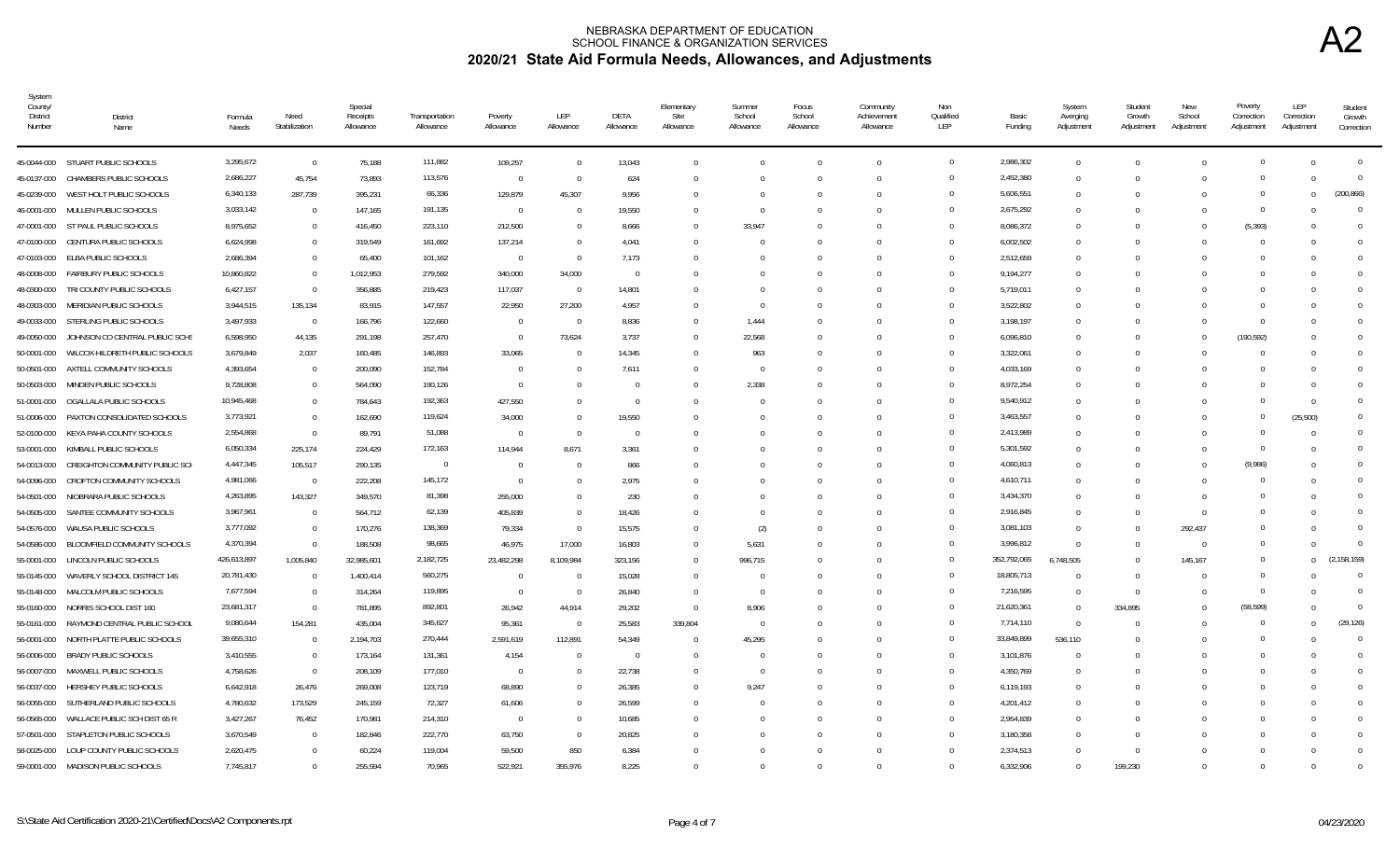| System<br>County<br><b>District</b><br>Number | District<br>Name                              | Formula<br>Needs | Need<br>Stabilization | Special<br>Receipts<br>Allowance | Transportation<br>Allowance | Poverty<br>Allowance | LEP<br>Allowance | DETA<br>Allowance | Elementary<br>Site<br>Allowance | Summer<br>School<br>Allowance | Focus<br>School<br>Allowance | Community<br>Achievement<br>Allowance | Non<br>Qualified<br>LEP | Basic<br>Funding | System<br>Averging<br>Adjustment | Student<br>Growth<br>Adjustment | <b>New</b><br>School<br>Adjustment | Poverty<br>Correction<br>Adjustment | LEP<br>Correction<br>Adjustment | Student<br>Growth<br>Correction |
|-----------------------------------------------|-----------------------------------------------|------------------|-----------------------|----------------------------------|-----------------------------|----------------------|------------------|-------------------|---------------------------------|-------------------------------|------------------------------|---------------------------------------|-------------------------|------------------|----------------------------------|---------------------------------|------------------------------------|-------------------------------------|---------------------------------|---------------------------------|
|                                               | 59-0002-000 NORFOLK PUBLIC SCHOOLS            | 46,102,286       | $\overline{0}$        | 2,898,478                        | 268,830                     | 3,001,852            | 580,498          | 68,927            | $\Omega$                        | 327,336                       | $\Omega$                     | $\Omega$                              | $\overline{0}$          | 37,974,609       | 722,500                          | $\Omega$                        | 259,256                            | $\Omega$                            | $\Omega$                        | $\Omega$                        |
|                                               | 59-0005-000 BATTLE CREEK PUBLIC SCHOOLS       | 6,344,499        | $\Omega$              | 279,791                          | 155,577                     | $\Omega$             |                  | 4,145             | U                               |                               |                              | $\cap$                                | $\mathbf{0}$            | 5,904,986        | $\cap$                           | $\cap$                          |                                    |                                     |                                 |                                 |
|                                               | 59-0013-000 NEWMAN GROVE PUBLIC SCHOOLS       | 3,111,861        | $\overline{0}$        | 123,103                          | 109,706                     | $\Omega$             |                  | 5,957             | <sup>0</sup>                    |                               |                              | $\cap$                                | $\Omega$                | 2,873,095        | - 0                              | - 0                             |                                    |                                     |                                 | $\Omega$                        |
| 59-0080-000                                   | ELKHORN VALLEY SCHOOLS                        | 6,269,813        | $\Omega$              | 305,872                          | 237,735                     | $\Omega$             |                  | 19,257            |                                 |                               |                              |                                       | $\Omega$                | 5,840,771        |                                  |                                 |                                    | (133, 822)                          |                                 |                                 |
| 60-0090-000                                   | MC PHERSON COUNTY SCHOOLS                     | 2,565,553        | $\Omega$              | 85,921                           | 48,688                      | 34,631               | $\Omega$         | 11,072            | $\Omega$                        |                               |                              |                                       | $\Omega$                | 2,385,241        | $\Omega$                         |                                 |                                    |                                     | $\Omega$                        |                                 |
| 61-0004-000                                   | CENTRAL CITY PUBLIC SCHOOLS                   | 9,793,990        | $\Omega$              | 907,127                          | 234,065                     | 259,250              | 446              | $\Omega$          | $\Omega$                        | 24,538                        | $\Omega$                     |                                       | (446)                   | 8,369,648        |                                  |                                 |                                    |                                     | (638)                           |                                 |
| 61-0049-000                                   | PALMER PUBLIC SCHOOLS                         | 4,793,041        | $\Omega$              | 230,062                          | 187,507                     | 85,000               | $\Omega$         | 17,861            | 0                               |                               |                              |                                       | $\overline{0}$          | 4,272,611        | $\Omega$                         |                                 |                                    |                                     | $\Omega$                        | 0                               |
| 62-0021-000                                   | BAYARD PUBLIC SCHOOLS                         | 5,596,399        | $\Omega$              | 167,284                          | 83,351                      | 292,736              | 29,750           | 29,549            |                                 | 20,288                        |                              |                                       | $\overline{0}$          | 4,976,292        |                                  |                                 |                                    |                                     | (2,851)                         | $\Omega$                        |
| 62-0063-000                                   | BRIDGEPORT PUBLIC SCHOOLS                     | 6,749,817        | $\overline{0}$        | 347,271                          | 397,039                     | 85,000               | 50,971           | 15,422            |                                 |                               |                              |                                       | $\overline{0}$          | 5,854,114        |                                  |                                 |                                    |                                     |                                 | $\Omega$                        |
| 63-0001-000                                   | FULLERTON PUBLIC SCHOOLS                      | 4,806,176        | $\overline{0}$        | 248,254                          | 186,131                     | 68,524               | $\bigcap$        | $\Omega$          |                                 |                               |                              |                                       | $\overline{0}$          | 4,303,267        |                                  |                                 |                                    |                                     |                                 | $\Omega$                        |
| 63-0030-000                                   | TWIN RIVER PUBLIC SCHOOLS                     | 6,916,083        | 359,231               | 409,696                          | 289,919                     | $\overline{0}$       | - 0              | 202,993           |                                 |                               |                              |                                       | $\Omega$                | 5,654,244        |                                  |                                 |                                    |                                     |                                 | $\Omega$                        |
| 64-0023-000                                   | JOHNSON-BROCK PUBLIC SCHOOLS                  | 5,122,327        | $\overline{0}$        | 140,457                          | 251,627                     | 77,012               | $\Omega$         | $\Omega$          |                                 |                               |                              |                                       | $\overline{0}$          | 4,653,231        |                                  |                                 |                                    |                                     |                                 | $\Omega$                        |
| 64-0029-000                                   | AUBURN PUBLIC SCHOOLS                         | 10,647,685       | $\Omega$              | 686,603                          | 252,752                     | 335,656              | 22,270           | 31,522            | $\Omega$                        | 722                           | $\Omega$                     | $\Omega$                              | $\Omega$                | 9,318,160        | $\Omega$                         |                                 |                                    |                                     | $\Omega$                        |                                 |
| 65-0011-000                                   | SUPERIOR PUBLIC SCHOOLS                       | 6,708,643        | $\Omega$              | 501,918                          | 244,409                     | 216,750              | $\Omega$         | 11,288            | $\Omega$                        | 19,737                        | $\Omega$                     | $\Omega$                              | $\Omega$                | 5,714,541        | $\Omega$                         |                                 |                                    |                                     |                                 | <sup>0</sup>                    |
| 65-2005-000                                   | SOUTH CENTRAL NEBRASKA UNIFIED                | 9,583,262        | $\Omega$              | 836,569                          | 568,136                     | 346,679              | 170              | $\Omega$          | 339,804                         | 37,385                        |                              |                                       | $\Omega$                | 7,454,519        | - 0                              |                                 |                                    |                                     |                                 |                                 |
| 66-0027-000                                   | SYRACUSE-DUNBAR-AVOCA SCHOOL                  | 9,580,436        | $\Omega$              | 638,556                          | 321,167                     | 102,853              | $\Omega$         | 21,582            | $\Omega$                        | $\Omega$                      | $\Omega$                     | $\Omega$                              | $\Omega$                | 8,496,278        | $\Omega$                         | - 0                             |                                    |                                     | $\cap$                          |                                 |
|                                               | 66-0111-000 NEBRASKA CITY PUBLIC SCHOOLS      | 16,036,618       | $\Omega$              | 1,137,330                        | 160,177                     | 898,636              | 251,298          | 16,722            | $\Omega$                        | 25,509                        |                              |                                       | $\Omega$                | 13,546,946       |                                  | $\Omega$                        |                                    |                                     |                                 | $\Omega$                        |
| 66-0501-000                                   | PALMYRA DISTRICT O R 1                        | 7,966,477        | $\Omega$              | 390,558                          | 244,354                     | 30,706               |                  | 17,343            | $\Omega$                        | 27,203                        |                              |                                       | $\overline{0}$          | 6,993,303        | $\Omega$                         | 6.120                           |                                    |                                     |                                 | 256.890                         |
|                                               | 67-0001-000 PAWNEE CITY PUBLIC SCHOOLS        | 4,991,045        | $\Omega$              | 363,700                          | 186,099                     | 200,739              |                  | 23,737            |                                 |                               |                              |                                       | $\overline{0}$          | 4,216,770        |                                  | $\Omega$                        |                                    |                                     |                                 | $\mathbf 0$                     |
| 67-0069-000                                   | LEWISTON CONSOLIDATED SCHOOLS                 | 3,269,929        | $\Omega$              | 136,027                          | 154,890                     | $\Omega$             | - 0              | 19,975            |                                 |                               |                              |                                       | $\Omega$                | 2,959,037        |                                  |                                 |                                    | $\Omega$                            |                                 | $\Omega$                        |
| 68-0020-000                                   | PERKINS COUNTY SCHOOLS                        | 5,867,193        | $\Omega$              | 234,247                          | 139,497                     | 36,550               | 33,980           | 19,550            |                                 |                               |                              |                                       | $\overline{0}$          | 5,405,101        |                                  |                                 |                                    | (1, 732)                            |                                 | $\Omega$                        |
| 69-0044-000                                   | HOLDREGE PUBLIC SCHOOLS                       | 12,644,093       | 89,890                | 1,012,443                        | 140,341                     | 375,919              | 48,139           | $\Omega$          | $\Omega$                        | 32,846                        |                              |                                       | $\overline{0}$          | 10,944,515       | $\Omega$                         | - 0                             |                                    |                                     |                                 | $\Omega$                        |
| 69-0054-000                                   | BERTRAND PUBLIC SCHOOLS                       | 4,300,010        | $\overline{0}$        | 274,535                          | 118,784                     | 85,000               | $\Omega$         | 9,982             |                                 |                               |                              |                                       | $\overline{0}$          | 3,811,709        |                                  |                                 |                                    | $\Omega$                            | $\Omega$                        | $\Omega$                        |
| 69-0055-000                                   | LOOMIS PUBLIC SCHOOLS                         | 3,978,813        | $\overline{0}$        | 119,089                          | 87,332                      | $\Omega$             | 8,078            | 6,555             |                                 |                               |                              | $\Omega$                              | (8,078)                 | 3,788,359        | $\Omega$                         | $\Omega$                        |                                    | $\Omega$                            | (22, 522)                       |                                 |
| 70-0002-000                                   | PIERCE PUBLIC SCHOOLS                         | 8,558,326        | $\overline{0}$        | 367,801                          | 291,636                     | 85,000               | $\bigcap$        | $\Omega$          |                                 |                               | $\Omega$                     | $\Omega$                              | $\overline{0}$          | 7,855,939        | $\Omega$                         | $\Omega$                        |                                    | (42,050)                            |                                 | $\Omega$                        |
|                                               | 70-0005-000 PLAINVIEW PUBLIC SCHOOLS          | 4,592,468        | $\Omega$              | 230,994                          | 121,220                     | $\Omega$             |                  | 6,522             |                                 |                               |                              |                                       | $\overline{0}$          | 4,233,732        |                                  | - 0                             |                                    |                                     |                                 |                                 |
| 70-0542-000                                   | OSMOND COMMUNITY SCHOOLS                      | 3,529,813        | $\Omega$              | 197,776                          | 74,866                      | $\Omega$             | $\bigcap$        | 8,822             | $\Omega$                        |                               |                              |                                       | $\Omega$                | 3,248,349        | $\Omega$                         | $\Omega$                        |                                    |                                     |                                 | <sup>n</sup>                    |
|                                               | 71-0001-000 COLUMBUS PUBLIC SCHOOLS           | 42,737,769       | $\Omega$              | 2,293,581                        | 157,737                     | 3,440,875            | 1,790,577        | 37,574            | $\bigcap$                       | 111,991                       |                              |                                       | $\Omega$                | 34,125,415       | 726,312                          | 53,707                          |                                    |                                     |                                 |                                 |
| 71-0005-000                                   | LAKEVIEW COMMUNITY SCHOOLS                    | 11,367,293       | 160,123               | 748,656                          | 109,766                     | 127,500              | 127,500          | 289               | 396,438                         | 10,821                        |                              | $\Omega$                              | $\Omega$                | 9,686,200        |                                  |                                 |                                    |                                     |                                 | $\Omega$                        |
| 71-0067-000                                   | HUMPHREY PUBLIC SCHOOLS                       | 4,221,483        | $\Omega$              | 240,003                          | 94,985                      | $\Omega$             |                  | $\Omega$          |                                 |                               |                              |                                       | $\Omega$                | 3,886,495        |                                  |                                 |                                    |                                     |                                 | $\Omega$                        |
| 72-0015-000                                   | CROSS COUNTY COMMUNITY SCHOO                  | 5,789,353        | $\Omega$              | 312,123                          | 209,900                     | $\Omega$             | $\bigcap$        | 9,663             |                                 |                               |                              |                                       | $\Omega$                | 5,257,667        | $\Omega$                         |                                 |                                    |                                     |                                 |                                 |
|                                               | 72-0019-000 OSCEOLA PUBLIC SCHOOLS            | 3,826,221        | 166,899               | 287,512                          | 117,582                     | 11,622               | - 0              | 14,164            |                                 |                               |                              |                                       | $\overline{0}$          | 3,228,442        |                                  |                                 |                                    |                                     |                                 |                                 |
|                                               | 72-0032-000 SHELBY - RISING CITY PUBLIC SCHOO | 6,126,784        | $\Omega$              | 316,499                          | 158,925                     | 34,000               | 21,242           | 8,044             |                                 |                               |                              |                                       | $\overline{0}$          | 5,588,074        |                                  |                                 |                                    |                                     |                                 |                                 |
| 72-0075-000                                   | HIGH PLAINS COMMUNITY SCHOOLS                 | 4,373,216        | $\overline{0}$        | 177,312                          | 253,743                     | 123,144              | - 0              | 19,607            |                                 |                               |                              |                                       | $\overline{0}$          | 3,799,410        |                                  |                                 |                                    |                                     |                                 | $\Omega$                        |
|                                               | 73-0017-000 MC COOK PUBLIC SCHOOLS            | 16,286,269       | $\Omega$              | 1,172,386                        | 187,714                     | 1,089,839            | 68,000           | 19,550            |                                 | 45,593                        |                              |                                       | $\overline{0}$          | 13,703,187       |                                  |                                 |                                    |                                     |                                 |                                 |
|                                               | 73-0179-000 SOUTHWEST PUBLIC SCHOOLS          | 4,461,641        | 44,897                | 239,215                          | 278,356                     | $\Omega$             |                  | 28,220            | $\Omega$                        | 3,241                         |                              |                                       | $\overline{0}$          | 3,867,712        |                                  |                                 |                                    |                                     |                                 | $\Omega$                        |
| 74-0056-000                                   | FALLS CITY PUBLIC SCHOOLS                     | 10,914,000       | $\Omega$              | 853,239                          | 288,736                     | 640,050              |                  | 24,390            | 0                               |                               |                              |                                       | $\overline{0}$          | 9,107,585        |                                  |                                 |                                    | $\Omega$                            |                                 | $\Omega$                        |
| 74-0070-000                                   | HUMBOLDT TABLE ROCK STEINAUER                 | 5,598,963        | 629,540               | 348,498                          | 255,316                     | 191,250              |                  | 4,460             | $\Omega$                        |                               |                              |                                       | $\Omega$                | 4,361,149        |                                  |                                 |                                    | (191, 250)                          |                                 | $\Omega$                        |
|                                               | 75-0100-000 ROCK COUNTY PUBLIC SCHOOLS        | 3,874,891        | $\Omega$              | 175,132                          | 82,450                      | $\Omega$             |                  | 9,102             | 56,634                          |                               |                              |                                       | $\Omega$                | 3,551,573        |                                  | - 0                             |                                    |                                     | $\Omega$                        |                                 |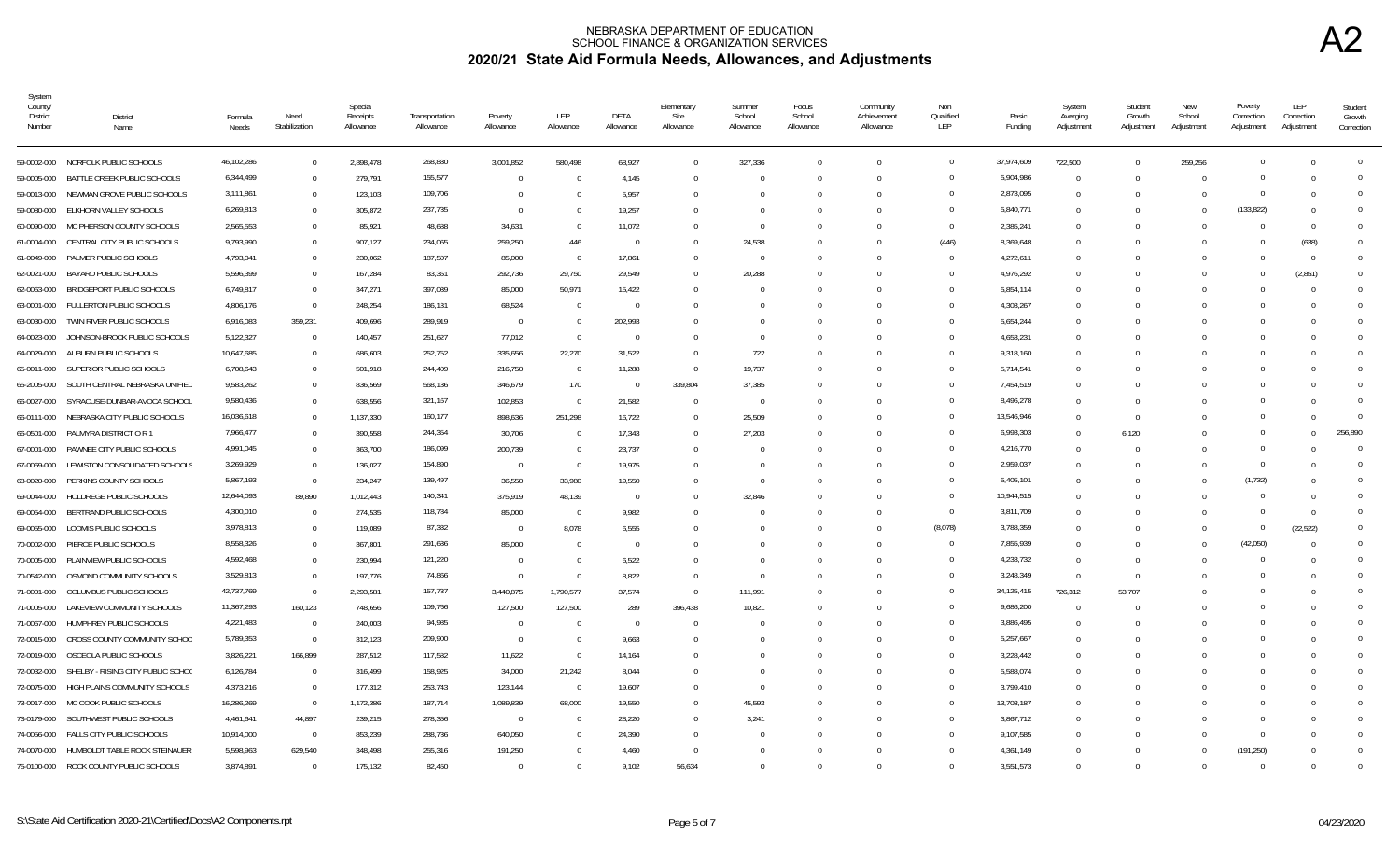| System<br>County/<br><b>District</b><br>Number | <b>District</b><br>Name                      | Formula<br>Needs | Need<br>Stabilization | Special<br>Receipts<br>Allowance | Transportation<br>Allowance | Poverty<br>Allowance | LEP<br>Allowance | DETA<br>Allowance | Elementary<br>Site<br>Allowance | Summer<br>School<br>Allowance | Focus<br>School<br>Allowance | Community<br>Achievement<br>Allowance | Non<br>Qualified<br>LEP | Basic<br>Funding | System<br>Averging<br>Adjustment | Student<br>Growth<br>Adjustment | New<br>School<br>Adjustment | Poverty<br>Correction<br>Adjustment | LEP<br>Correction<br>Adjustment | Student<br>Growth<br>Correction |
|------------------------------------------------|----------------------------------------------|------------------|-----------------------|----------------------------------|-----------------------------|----------------------|------------------|-------------------|---------------------------------|-------------------------------|------------------------------|---------------------------------------|-------------------------|------------------|----------------------------------|---------------------------------|-----------------------------|-------------------------------------|---------------------------------|---------------------------------|
|                                                | 76-0002-000 CRETE PUBLIC SCHOOLS             | 23,832,515       | 300,420               | 1,278,999                        | 339,476                     | 1,700,000            | 1,444,166        | $\overline{0}$    | $\Omega$                        | 296,535                       |                              | $\Omega$                              | $\overline{0}$          | 17,782,813       | $\Omega$                         | 253,642                         |                             | $\Omega$                            | $\Omega$                        | 436.464                         |
| 76-0044-000                                    | DORCHESTER PUBLIC SCHOOL                     | 3,759,679        | $\Omega$              | 162,234                          | 59,531                      | 39,416               | 43,528           | 10,209            | $\Omega$                        | - 0                           | $\Omega$                     | $\Omega$                              | $\Omega$                | 3,444,761        | $\Omega$                         | $\Omega$                        | <sup>0</sup>                | $\Omega$                            |                                 | $\Omega$                        |
| 76-0068-000                                    | FRIEND PUBLIC SCHOOLS                        | 3,981,863        | 70,287                | 248,225                          | 75,217                      | $\overline{0}$       | - 0              | 8,670             | 0                               |                               | $\Omega$                     | $\Omega$                              | $\overline{0}$          | 3,609,214        |                                  |                                 |                             | (29, 750)                           |                                 | $\Omega$                        |
| 76-0082-000                                    | WILBER-CLATONIA PUBLIC SCHOOLS               | 8,025,256        | $\overline{0}$        | 351,395                          | 127,551                     | 140,250              | 104,933          | 23,078            | $\Omega$                        | - 0                           |                              | $\Omega$                              | $\Omega$                | 7,278,049        | $\Omega$                         | - 0                             |                             |                                     |                                 | $\Omega$                        |
| 77-0001-000                                    | BELLEVUE PUBLIC SCHOOLS                      | 96,361,081       | $\Omega$              | 6,944,839                        | 1,883,661                   | 3,423,610            | 743,750          | 355,938           | $\Omega$                        | 985,870                       | $\Omega$                     | 74,343                                | $\overline{0}$          | 80,751,599       | 1,197,471                        | $\Omega$                        | $\Omega$                    | $\Omega$                            | $\Omega$                        | $\Omega$                        |
|                                                | 77-0027-000 PAPILLION LA VISTA COMMUNITY SCH | 118,243,389      | $\Omega$              | 8,429,793                        | 1,075,856                   | 1,327,034            | 766,446          | 130,903           | $\Omega$                        | 314,644                       |                              | 37,347                                | $\overline{0}$          | 102,785,914      | 1,423,684                        | 1,007,350                       | 1,825,066                   | $\Omega$                            | $\Omega$                        | (880.648)                       |
| 77-0037-000                                    | <b>GRETNA PUBLIC SCHOOLS</b>                 | 57,340,635       | $\Omega$              | 2,800,645                        | 626,662                     | 36,148               | 57,578           | $\Omega$          | $\Omega$                        | - 0                           |                              | 1,672                                 | $\Omega$                | 48,427,968       | 1,191,982                        | 1,692,372                       | 948,295                     | $\Omega$                            | $\Omega$                        | 1,557,313                       |
| 77-0046-000                                    | SPRINGFIELD PLATTEVIEW COMMUN                | 13,072,770       | $\Omega$              | 909,073                          | 367,233                     | 57,814               | - 0              | 36,690            | <sup>0</sup>                    | - 0                           |                              | 1,031                                 | $\Omega$                | 11,700,929       |                                  | - 0                             |                             | $\Omega$                            |                                 | $\Omega$                        |
| 78-0001-000                                    | ASHLAND-GREENWOOD PUBLIC SCH                 | 12,201,516       | $\Omega$              | 762,378                          | 221,917                     | 246,602              | - 0              | 1,275             | $\Omega$                        | 33,216                        |                              |                                       | $\overline{0}$          | 10,431,398       | $\Omega$                         | 5,329                           |                             |                                     |                                 | 499,401                         |
| 78-0009-000                                    | YUTAN PUBLIC SCHOOLS                         | 6,455,672        | $\Omega$              | 344,512                          | 163,976                     | 28,393               | - 0              | 638               | U                               | - 0                           |                              |                                       | $\overline{0}$          | 5,918,153        | - 0                              | - 0                             |                             |                                     |                                 | $\Omega$                        |
| 78-0039-000                                    | WAHOO PUBLIC SCHOOLS                         | 12,418,689       | $\Omega$              | 987,628                          | 290,564                     | 248,127              | 33,980           | $\Omega$          | $\Omega$                        | 44,177                        |                              |                                       | $\Omega$                | 10,814,213       | $\Omega$                         | - 0                             |                             |                                     |                                 | $\Omega$                        |
| 78-0072-000                                    | MEAD PUBLIC SCHOOLS                          | 4,165,434        | $\Omega$              | 127,925                          | 148,510                     | 84,341               | $\bigcap$        | 6,987             |                                 |                               |                              |                                       | $\overline{0}$          | 3,797,671        |                                  | $\Omega$                        |                             |                                     |                                 | $\Omega$                        |
| 78-0107-000                                    | CEDAR BLUFFS PUBLIC SCHOOLS                  | 7,020,020        | $\Omega$              | 195,661                          | 137,757                     | 157,250              | 2,975            | $\Omega$          |                                 | 44,168                        |                              |                                       | (2, 975)                | 5,781,165        | $\Omega$                         | 107,584                         | 364,351                     |                                     | (2,060)                         | 234,144                         |
| 79-0002-000                                    | MINATARE PUBLIC SCHOOLS                      | 3,540,839        | $\Omega$              | 186,893                          | 30,494                      | 284,920              | 33,980           | 30,893            |                                 |                               |                              |                                       | $\overline{0}$          | 2,973,659        |                                  | $\Omega$                        |                             |                                     |                                 | $\Omega$                        |
| 79-0011-000                                    | MORRILL PUBLIC SCHOOLS                       | 5,908,179        | 140,437               | 140,347                          | 177,373                     | 337,069              | 33,980           | 20,374            | $\Omega$                        | - 0                           |                              |                                       | $\overline{0}$          | 5,058,599        |                                  | $\Omega$                        |                             |                                     |                                 | $\Omega$                        |
| 79-0016-000                                    | <b>GERING PUBLIC SCHOOLS</b>                 | 19,592,234       | $\Omega$              | 1,006,799                        | 149,338                     | 1,190,000            | 29,750           | 19,421            | $\Omega$                        | 43,417                        |                              |                                       | $\overline{0}$          | 16,992,241       | $\Omega$                         | $\Omega$                        | 161,268                     |                                     |                                 | $\Omega$                        |
| 79-0031-000                                    | MITCHELL PUBLIC SCHOOLS                      | 8,351,171        | 367,959               | 312,491                          | 116,543                     | 273,657              | 21,024           | 20,572            | $\Omega$                        | 7,680                         |                              |                                       | $\overline{0}$          | 7,231,245        | $\Omega$                         | - 0                             |                             | $\cap$                              |                                 | $\Omega$                        |
| 79-0032-000                                    | SCOTTSBLUFF PUBLIC SCHOOLS                   | 37,226,472       | $\Omega$              | 2,108,583                        | 360,806                     | 3,645,138            | 790,988          | 93,464            | 339,804                         | 402,205                       |                              |                                       | $\overline{0}$          | 29,327,069       | 148,033                          | 152,691                         |                             | $\Omega$                            | $\Omega$                        | (142.309)                       |
| 80-0005-000                                    | MILFORD PUBLIC SCHOOLS                       | 9,229,130        | $\Omega$              | 224,030                          | 162,166                     | 54,945               | - 0              | 32,851            | $\Omega$                        |                               |                              |                                       | $\Omega$                | 8,755,138        |                                  | $\Omega$                        |                             |                                     |                                 | $\Omega$                        |
| 80-0009-000                                    | SEWARD PUBLIC SCHOOLS                        | 16,857,744       | $\Omega$              | 1,865,898                        | 270,526                     | 85,000               | 33,980           | 24,455            | $\Omega$                        |                               |                              |                                       | $\Omega$                | 14, 155, 102     | $\Omega$                         | 422,783                         |                             | $\Omega$                            |                                 | $\Omega$                        |
| 80-0567-000                                    | CENTENNIAL PUBLIC SCHOOLS                    | 6,980,034        | $\Omega$              | 529,981                          | 403,260                     | 112,476              | - 0              | 18,533            |                                 |                               |                              |                                       | $\Omega$                | 5,915,784        |                                  | - 0                             |                             |                                     |                                 | $\Omega$                        |
| 81-0003-000                                    | HAY SPRINGS PUBLIC SCHOOLS                   | 3,400,096        | $\Omega$              | 9,286                            | 41,110                      | 57,754               | $\Omega$         | 22,740            | $\Omega$                        |                               | <sup>n</sup>                 | $\cap$                                | $\mathbf{0}$            | 3,269,206        | $\cap$                           | - 0                             |                             |                                     |                                 |                                 |
| 81-0010-000                                    | GORDON-RUSHVILLE PUBLIC SCHS                 | 8,936,360        | 516,971               | 382,873                          | 219,108                     | 630,780              | 33,980           | 38,103            | 339,804                         | 1,748                         |                              |                                       | $\Omega$                | 6,772,993        |                                  |                                 |                             |                                     |                                 |                                 |
| 82-0001-000                                    | LOUP CITY PUBLIC SCHOOLS                     | 4,690,006        | 60,905                | 208.830                          | 104,129                     | 73.100               | $\bigcap$        | 4.152             | $\Omega$                        | 963                           |                              |                                       | $\Omega$                | 4,237,927        | $\Omega$                         |                                 |                             |                                     |                                 |                                 |
| 82-0015-000                                    | LITCHFIELD PUBLIC SCHOOLS                    | 2,595,699        | $\Omega$              | 10,603                           | 174,048                     | $\Omega$             |                  | 3,520             |                                 |                               |                              |                                       | $\Omega$                | 2,407,528        |                                  |                                 |                             |                                     |                                 |                                 |
| 83-0500-000                                    | SIOUX COUNTY PUBLIC SCHOOLS                  | 2,521,612        | $\overline{0}$        | 53,363                           | 32,648                      | $\Omega$             |                  | 26,909            |                                 |                               |                              |                                       | $\overline{0}$          | 2,408,692        |                                  |                                 |                             |                                     |                                 | <sup>0</sup>                    |
| 84-0003-000                                    | STANTON COMMUNITY SCHOOLS                    | 6,085,715        | $\Omega$              | 300,462                          | 171,581                     | 69,022               |                  | 16,017            |                                 |                               |                              |                                       | $\Omega$                | 5,528,633        |                                  |                                 |                             |                                     |                                 | $\Omega$                        |
| 85-0060-000                                    | DESHLER PUBLIC SCHOOLS                       | 4,418,390        | $\overline{0}$        | 284,333                          | 218,562                     | 87,869               |                  | 14,157            |                                 | 655                           |                              |                                       | $\overline{0}$          | 3,812,814        |                                  |                                 |                             |                                     |                                 | <sup>0</sup>                    |
| 85-0070-000                                    | THAYER CENTRAL COMMUNITY SCHS                | 6,507,324        | $\overline{0}$        | 348,278                          | 257,569                     | 158,100              |                  | 10,727            |                                 |                               |                              |                                       | $\overline{0}$          | 5,732,650        |                                  |                                 |                             |                                     |                                 | $\Omega$                        |
| 85-2001-000                                    | BRUNING-DAVENPORT UNIFIED SYS                | 3,374,097        | $\Omega$              | 230,931                          | 171,951                     | $\Omega$             |                  | 6,965             |                                 |                               |                              |                                       | $\Omega$                | 2,964,250        | $\Omega$                         |                                 |                             |                                     |                                 |                                 |
| 86-0001-000                                    | THEDFORD PUBLIC SCHOOLS                      | 2,900,679        | $\Omega$              | 98,389                           | 93,179                      | $\Omega$             | $\bigcap$        | 39,100            |                                 |                               |                              |                                       | $\Omega$                | 2,670,011        |                                  |                                 |                             | $\Omega$                            | $\Omega$                        | $\Omega$                        |
|                                                | 87-0001-000 PENDER PUBLIC SCHOOLS            | 4,868,029        | $\Omega$              | 393,319                          | 147,167                     | 74,703               | 7,305            | 3,616             | <sup>0</sup>                    | 4,279                         |                              | $\Omega$                              | $\Omega$                | 4,237,927        | $\Omega$                         | - 0                             |                             |                                     | (287)                           |                                 |
| 87-0013-000                                    | WALTHILL PUBLIC SCHOOLS                      | 5,946,515        | 632,479               | 568,124                          | 34,832                      | 682,253              | - 0              | 15,394            | <sup>0</sup>                    |                               |                              | $\Omega$                              | $\Omega$                | 4,013,433        | $\Omega$                         |                                 |                             |                                     |                                 |                                 |
| 87-0016-000                                    | UMO N HO N NATION PUBLIC SCHS                | 7,572,220        | $\overline{0}$        | 729,232                          | 81,458                      | 352,127              |                  | $\Omega$          |                                 |                               |                              |                                       | $^{\circ}$              | 6,409,403        |                                  |                                 |                             |                                     |                                 |                                 |
| 87-0017-000                                    | WINNEBAGO PUBLIC SCHOOLS DISTR               | 8,890,384        | 93,438                | 1,212,728                        | 265,877                     | 872,940              |                  | 2,984             |                                 |                               |                              |                                       | $\Omega$                | 6,442,417        | - 0                              |                                 |                             |                                     |                                 |                                 |
|                                                | 88-0005-000 ORD PUBLIC SCHOOLS               | 7,413,013        | $\Omega$              | 380,620                          | 191,038                     | 217,852              | - 0              | 7,426             |                                 |                               |                              | n                                     | $\Omega$                | 6,616,077        | - 0                              | - ( )                           |                             |                                     |                                 |                                 |
| 88-0021-000                                    | ARCADIA PUBLIC SCHOOLS                       | 2,800,677        | $\Omega$              | 66,083                           | 144,849                     | 37,216               | $\bigcap$        | 6,970             |                                 |                               |                              |                                       | $\Omega$                | 2,545,559        |                                  | $\Omega$                        |                             |                                     |                                 | 0                               |
|                                                | 89-0001-000 BLAIR COMMUNITY SCHOOLS          | 22,447,402       | $\Omega$              | 1,519,159                        | 527,273                     | 315,149              | 39,644           | 53,768            |                                 |                               |                              |                                       | $\Omega$                | 19,992,409       |                                  | $\Omega$                        |                             |                                     |                                 | $\Omega$                        |
|                                                | 89-0003-000 FORT CALHOUN COMMUNITY SCHS      | 9,633,062        | $\Omega$              | 539,892                          | 214,586                     | 17,935               | 21,308           | $\Omega$          |                                 |                               |                              |                                       | $\Omega$                | 7,941,789        |                                  | 610,771                         | 324,132                     |                                     |                                 | (37, 351)                       |